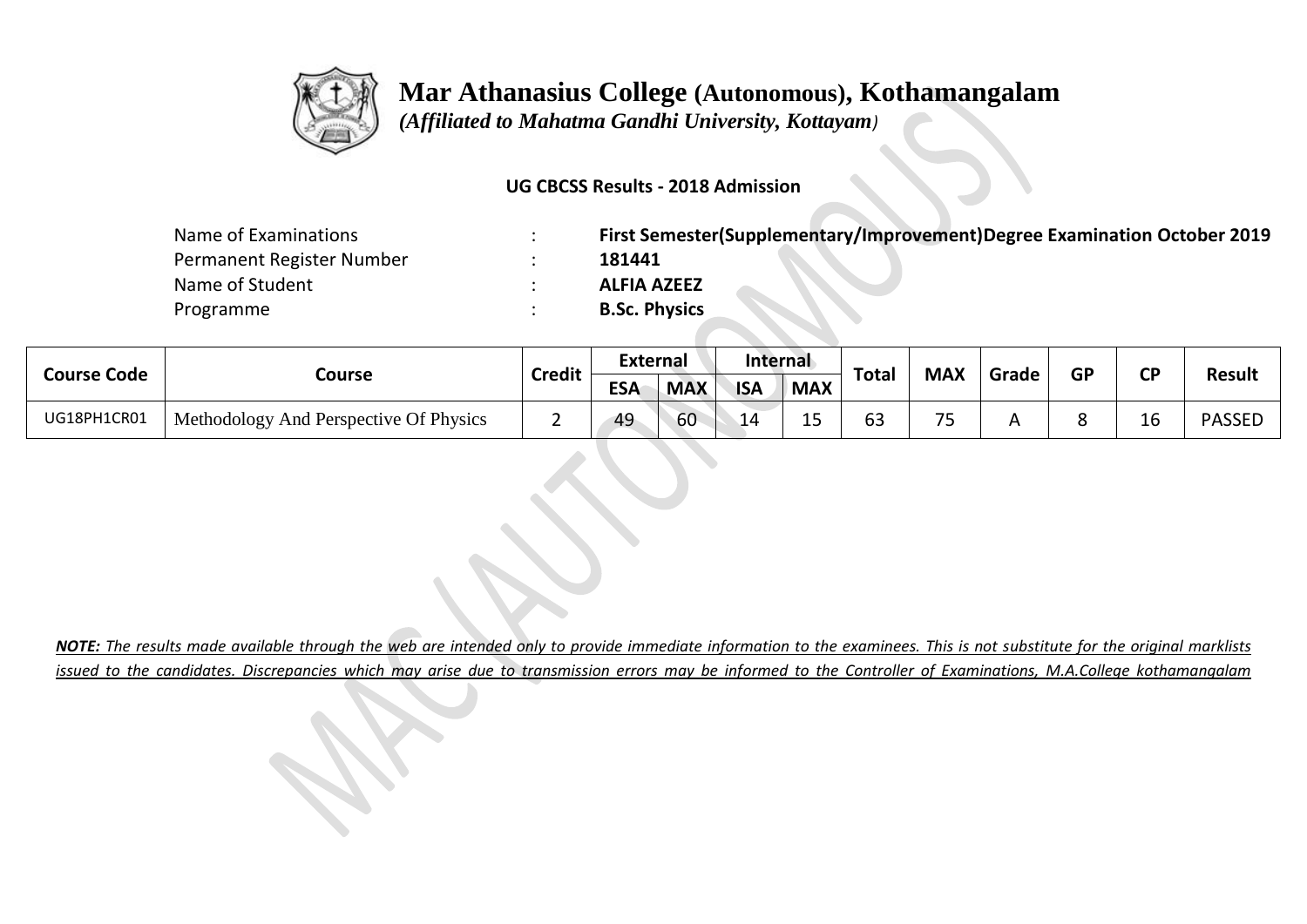

 *(Affiliated to Mahatma Gandhi University, Kottayam)*

#### **UG CBCSS Results - 2018 Admission**

| Name of Examinations      | First Semester(Supplementary/Improvement)Degree Examination October 2019 |
|---------------------------|--------------------------------------------------------------------------|
| Permanent Register Number | 181442                                                                   |
| Name of Student           | <b>ALWIN ROY</b>                                                         |
| Programme                 | <b>B.Sc. Physics</b>                                                     |

| <b>Course Code</b> | Course                 | <b>Credit</b> | <b>External</b> |            | Internal   |            | <b>Total</b> | <b>MAX</b> | Grade | <b>GP</b> | <b>CD</b> | <b>Result</b> |
|--------------------|------------------------|---------------|-----------------|------------|------------|------------|--------------|------------|-------|-----------|-----------|---------------|
|                    |                        |               | <b>ESA</b>      | <b>MAX</b> | <b>ISA</b> | <b>MAX</b> |              |            |       |           |           |               |
| UG18EN1CC01        | Fine-Tune Your English |               | 44              | 80         | 17         | 20         | 61           | 100        |       |           | 24        | <b>PASSED</b> |
| UG18EN1CC02        | Pearls From The Deep   | ∽             | 53              | 80         |            | 20         | 70           | 100        | $B+$  |           | ີ 1       | <b>PASSED</b> |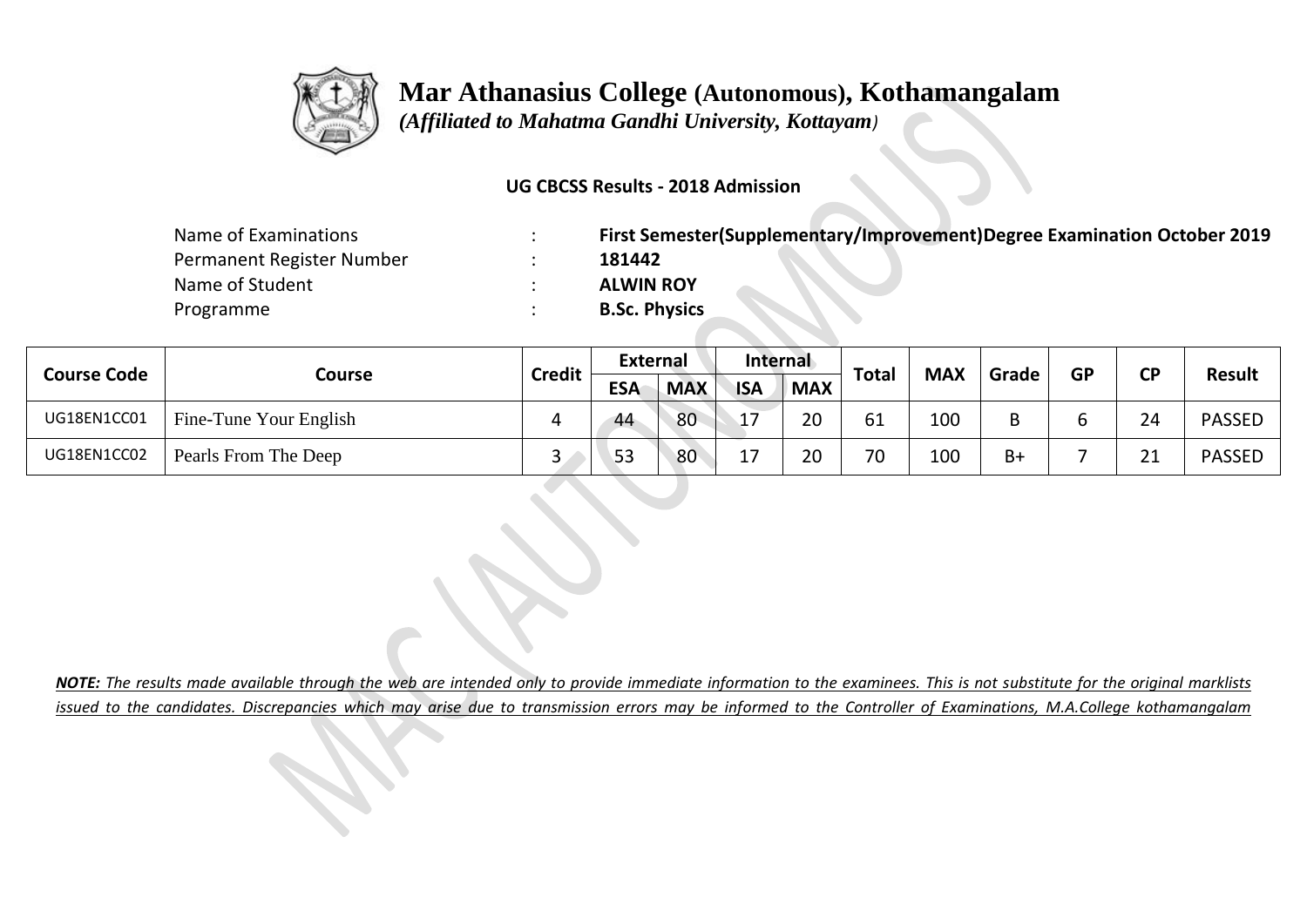

 *(Affiliated to Mahatma Gandhi University, Kottayam)*

#### **UG CBCSS Results - 2018 Admission**

| Name of Examinations      | First Semester(Supplementary/Improvement)Degree Examination October 2019 |
|---------------------------|--------------------------------------------------------------------------|
| Permanent Register Number | 181443                                                                   |
| Name of Student           | <b>AMMU V A</b>                                                          |
| Programme                 | <b>B.Sc. Physics</b>                                                     |

| <b>Course Code</b> | Course               | <b>Credit</b> | External   |            | Internal   |            | <b>Total</b> | <b>MAX</b> | Grade | <b>GP</b> | <b>CD</b>                  | <b>Result</b> |
|--------------------|----------------------|---------------|------------|------------|------------|------------|--------------|------------|-------|-----------|----------------------------|---------------|
|                    |                      |               | <b>ESA</b> | <b>MAX</b> | <b>ISA</b> | <b>MAX</b> |              |            |       |           |                            |               |
| UG18EN1CC02        | Pearls From The Deep |               | 52         | 80         | 19         | ാറ<br>∠∪   | 74<br>--     | 100        | $B+$  |           | $\mathbf{A}$<br><u>_ _</u> | <b>PASSED</b> |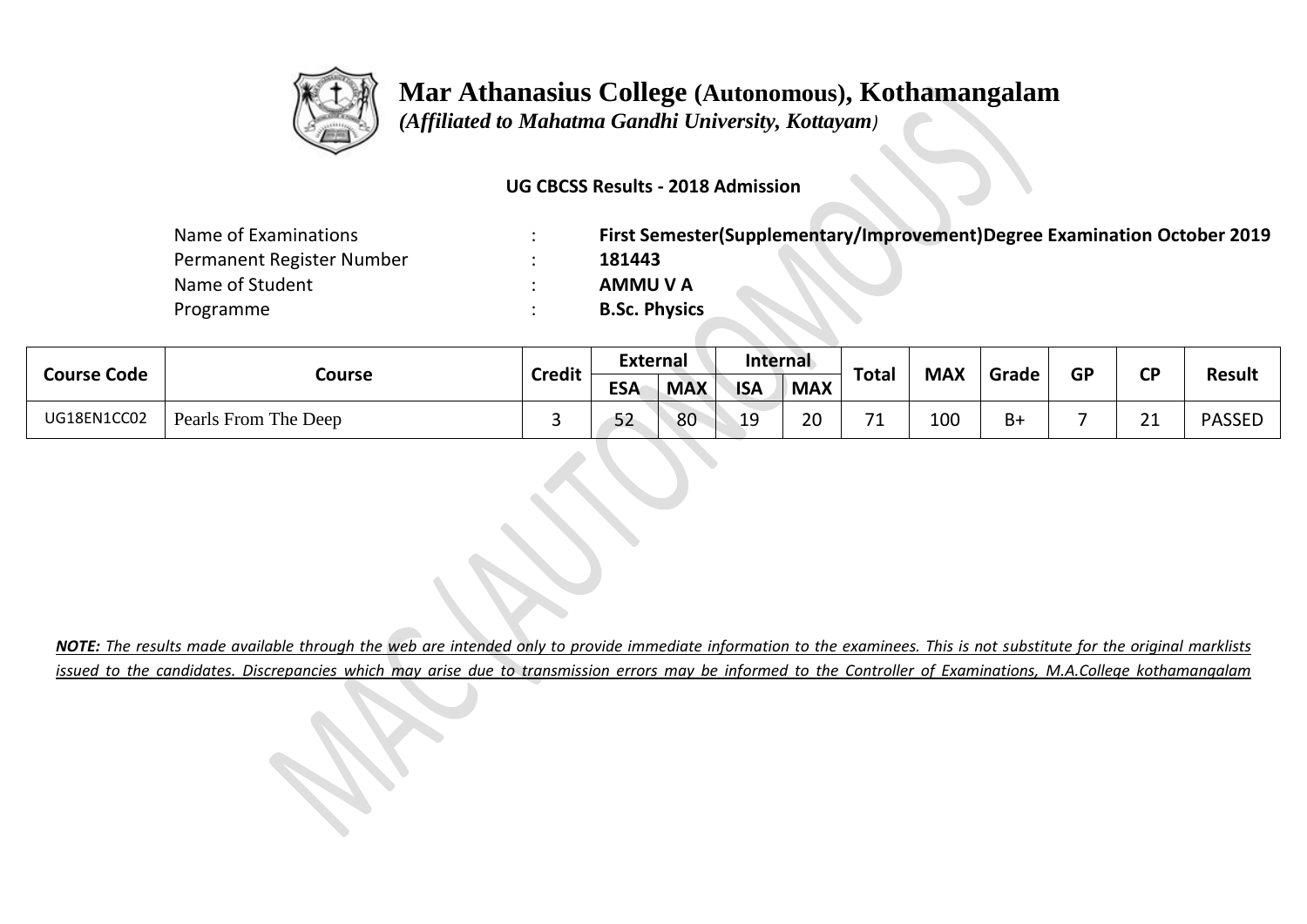

 *(Affiliated to Mahatma Gandhi University, Kottayam)*

#### **UG CBCSS Results - 2018 Admission**

| Name of Examinations      | First Semester(Supplementary/Improvement)Degree Examination October 2019 |
|---------------------------|--------------------------------------------------------------------------|
| Permanent Register Number | 181444                                                                   |
| Name of Student           | <b>ANEENA JAIMON</b>                                                     |
| Programme                 | <b>B.Sc. Physics</b>                                                     |

| <b>Course Code</b> |                                        | <b>Credit</b> | <b>External</b> |            | Internal   |            | <b>Total</b> | <b>MAX</b> |       | <b>GP</b> | ΓD  | <b>Result</b> |
|--------------------|----------------------------------------|---------------|-----------------|------------|------------|------------|--------------|------------|-------|-----------|-----|---------------|
|                    | Course                                 |               | <b>ESA</b>      | <b>MAX</b> | <b>ISA</b> | <b>MAX</b> |              |            | Grade |           |     |               |
| UG18EN1CC02        | Pearls From The Deep                   | ــ            | 52              | 80         | 18         | 20         | 70           | 100        | $B+$  |           | า 1 | <b>PASSED</b> |
| UG18PH1CR01        | Methodology And Perspective Of Physics | <u>_</u>      | 34              | 60         | ᅩ          | 1 E<br>ᅩ   | 46           | フロ         |       |           |     | <b>PASSED</b> |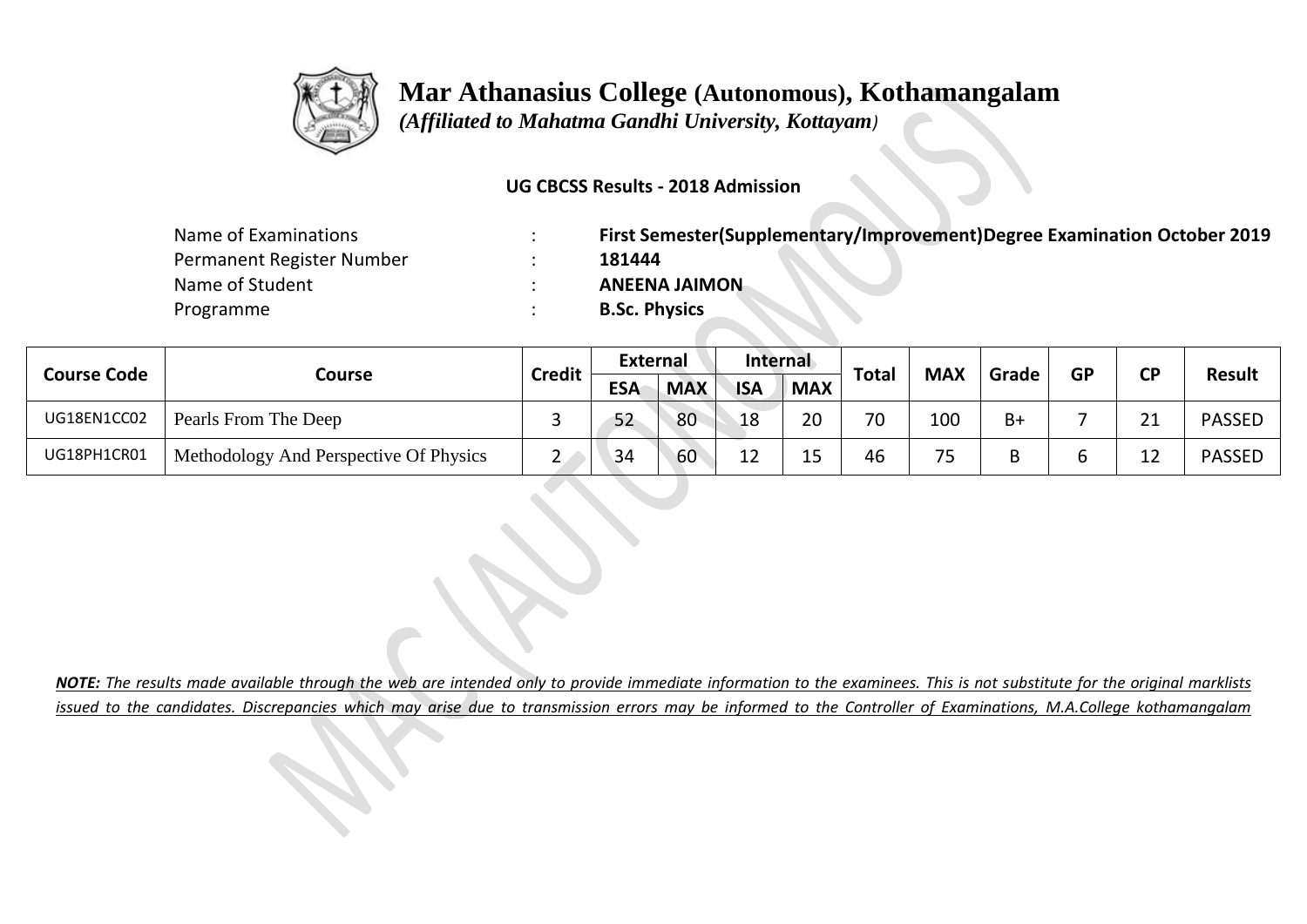

 *(Affiliated to Mahatma Gandhi University, Kottayam)*

#### **UG CBCSS Results - 2018 Admission**

| Name of Examinations      | First Semester(Supplementary/Improvement)Degree Examination October 2019 |
|---------------------------|--------------------------------------------------------------------------|
| Permanent Register Number | 181447                                                                   |
| Name of Student           | <b>BENSON BENNY</b>                                                      |
| Programme                 | <b>B.Sc. Physics</b>                                                     |

| <b>Course Code</b> |                                        | <b>Credit</b> | <b>External</b> |            | Internal   |            | <b>Total</b> | <b>MAX</b>     |       | <b>GP</b> | ΓD  | <b>Result</b> |
|--------------------|----------------------------------------|---------------|-----------------|------------|------------|------------|--------------|----------------|-------|-----------|-----|---------------|
|                    | Course                                 |               | <b>ESA</b>      | <b>MAX</b> | <b>ISA</b> | <b>MAX</b> |              |                | Grade |           |     |               |
| UG18EN1CC02        | Pearls From The Deep                   |               | 50              | 80         | 18         | 20         | 68           | 100            | $B+$  |           | ີ 1 | <b>PASSED</b> |
| UG18PH1CR01        | Methodology And Perspective Of Physics | ▃             | 46              | 60         | 1 า<br>ᅩ   | 15<br>ᅩ    | 58           | 7 <sub>5</sub> |       |           | 16  | <b>PASSED</b> |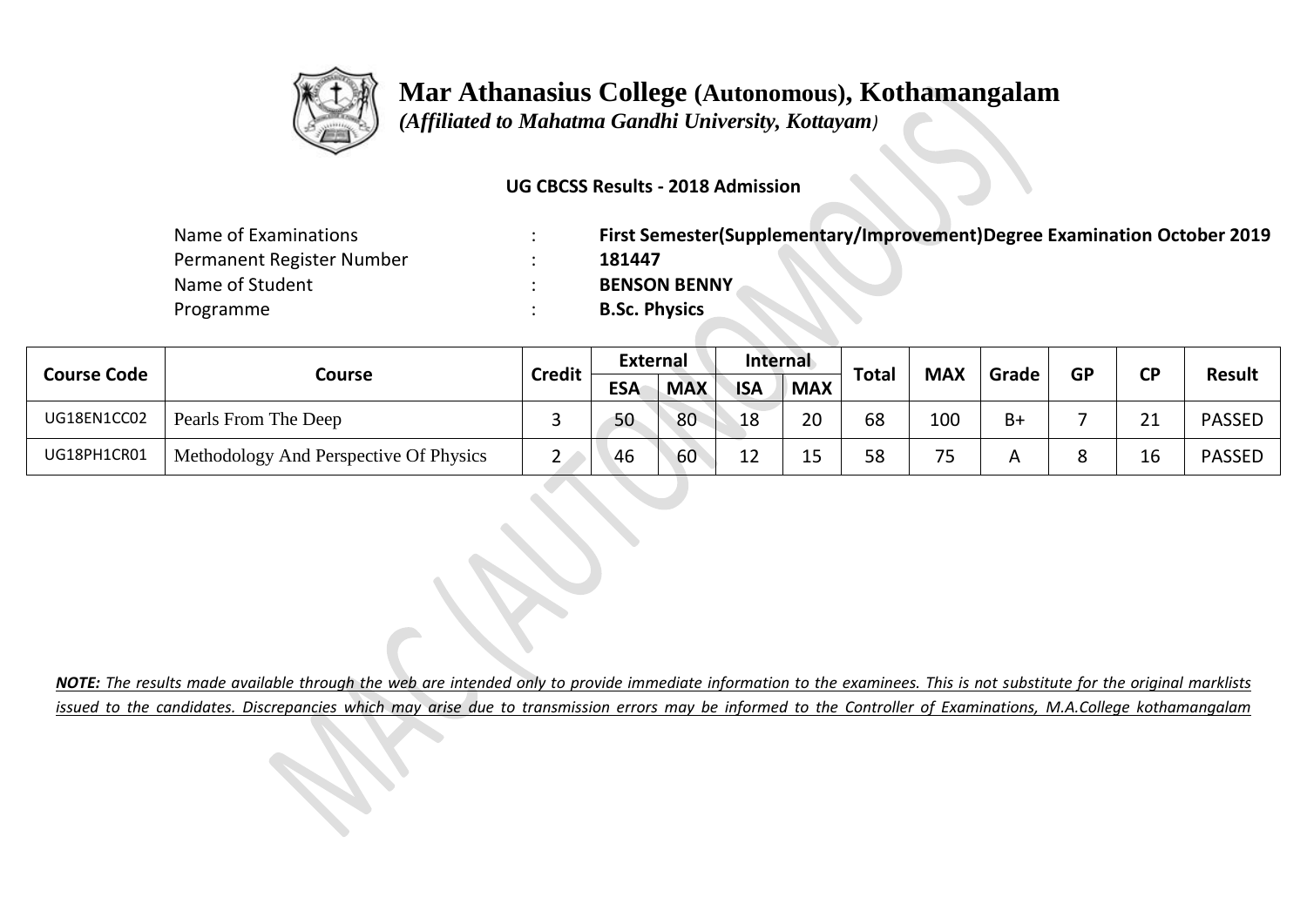

 *(Affiliated to Mahatma Gandhi University, Kottayam)*

#### **UG CBCSS Results - 2018 Admission**

| Name of Examinations      | First Semester(Supplementary/Improvement)Degree Examination October 2019 |
|---------------------------|--------------------------------------------------------------------------|
| Permanent Register Number | 181448                                                                   |
| Name of Student           | <b>ELZA SUNIL</b>                                                        |
| Programme                 | <b>B.Sc. Physics</b>                                                     |

|                    |                                                                                 | <b>Credit</b> | External   |            | Internal   |            | Total | <b>MAX</b> |       | GP | CD <sup>-</sup> |               |
|--------------------|---------------------------------------------------------------------------------|---------------|------------|------------|------------|------------|-------|------------|-------|----|-----------------|---------------|
| <b>Course Code</b> | Course                                                                          |               | <b>ESA</b> | <b>MAX</b> | <b>ISA</b> | <b>MAX</b> |       |            | Grade |    |                 | <b>Result</b> |
| UG18EN1CC02        | Pearls From The Deep                                                            |               | 52         | 80         | 18         | 20         | 70    | 100        | $B+$  |    | <b>O</b> 4      | <b>PASSED</b> |
| UG18MT1CM01        | Partial Differentiation, Matrices,<br><b>Trigonometry and Numerical Methods</b> |               | 50         | 80         | 19         | 20         | 69    | 100        | $B+$  |    | ີ               | <b>PASSED</b> |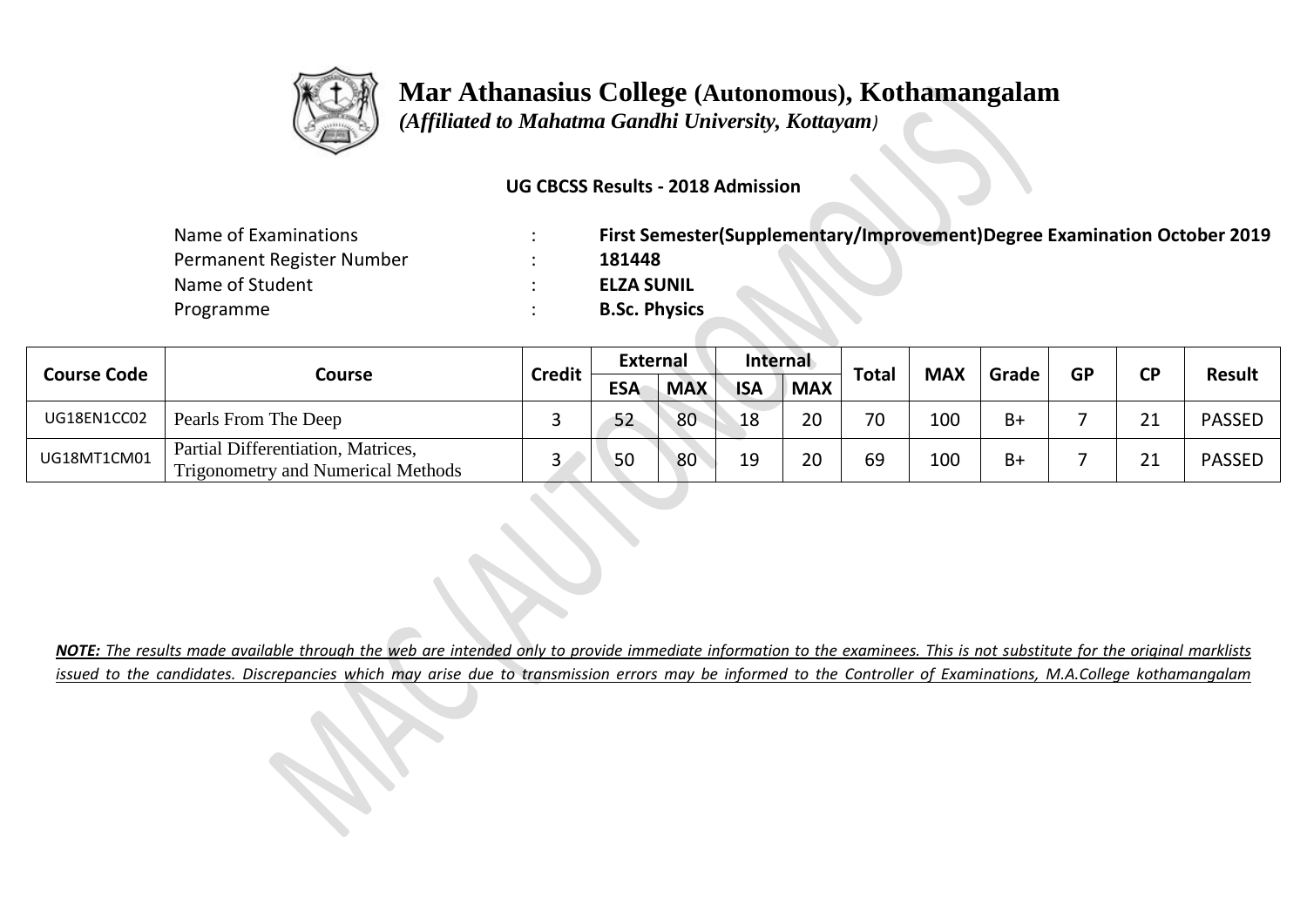

 *(Affiliated to Mahatma Gandhi University, Kottayam)*

#### **UG CBCSS Results - 2018 Admission**

| Name of Examinations      | First Semester(Supplementary/Improvement)Degree Examination October 2019 |
|---------------------------|--------------------------------------------------------------------------|
| Permanent Register Number | 181449                                                                   |
| Name of Student           | <b>GOKUL P CHANDRAN</b>                                                  |
| Programme                 | <b>B.Sc. Physics</b>                                                     |

| <b>Course Code</b> |                                        | <b>Credit</b> | External   |            | Internal   |            | <b>Total</b> | <b>MAX</b> | Grade |           | <b>CD</b> | <b>Result</b> |  |
|--------------------|----------------------------------------|---------------|------------|------------|------------|------------|--------------|------------|-------|-----------|-----------|---------------|--|
|                    | Course                                 |               | <b>ESA</b> | <b>MAX</b> | <b>ISA</b> | <b>MAX</b> |              |            |       | <b>GP</b> |           |               |  |
| UG18EN1CC01        | Fine-Tune Your English                 | 4             | 58         | 80         | 17         | 20         | 75           | 100        |       |           | 32        | <b>PASSED</b> |  |
| UG18EN1CC02        | Pearls From The Deep                   | ◡             | 53         | 80         | 18         | 20         | 71           | 100        | $B+$  |           |           | <b>PASSED</b> |  |
| UG18PH1CR01        | Methodology And Perspective Of Physics |               | 34         | 60         | 14         | 15         | 48           | 75         |       |           |           | <b>PASSED</b> |  |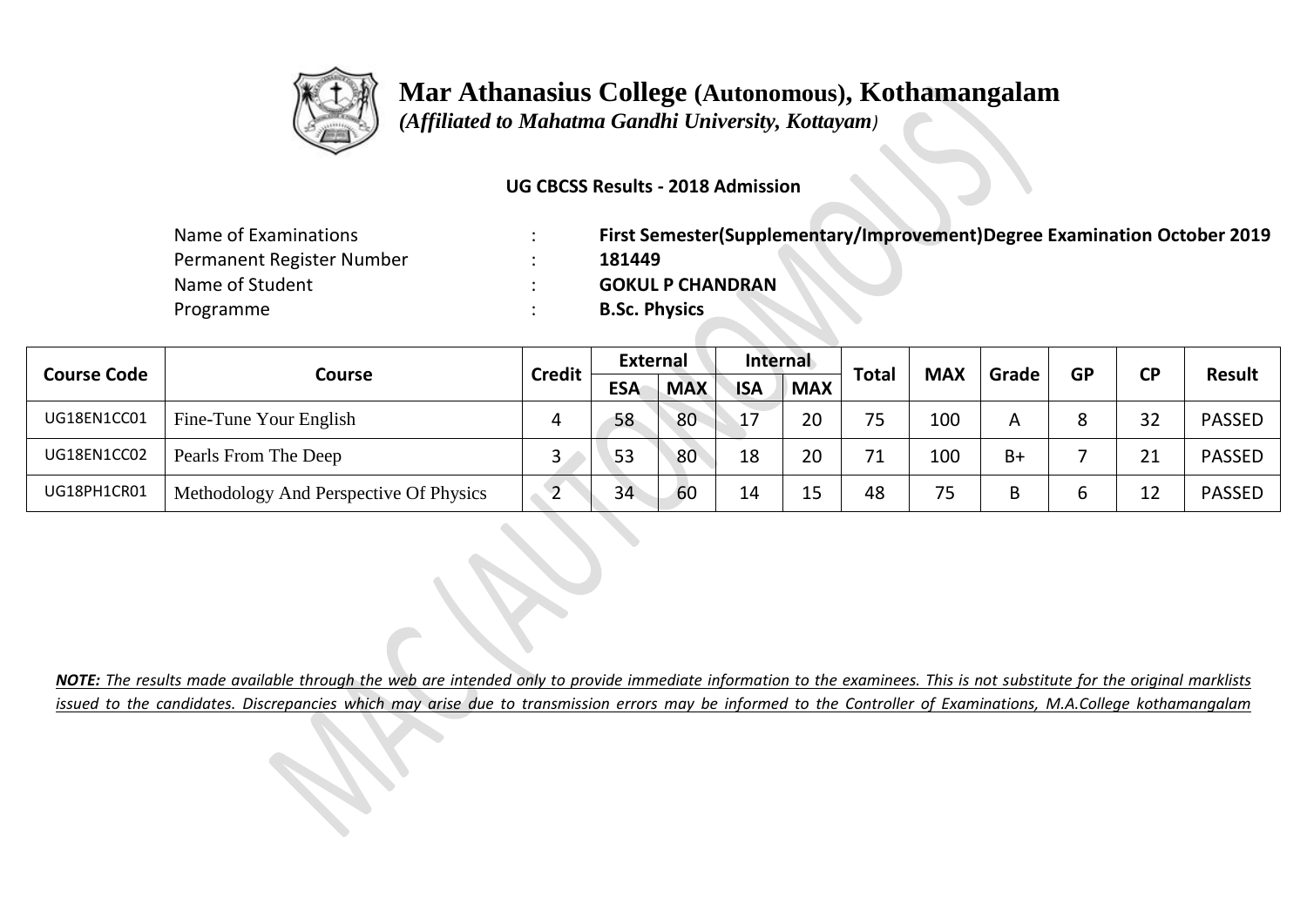

 *(Affiliated to Mahatma Gandhi University, Kottayam)*

#### **UG CBCSS Results - 2018 Admission**

| Name of Examinations      | First Semester(Supplementary/Improvement)Degree Examination October 2019 |
|---------------------------|--------------------------------------------------------------------------|
| Permanent Register Number | 181452                                                                   |
| Name of Student           | <b>MUHAMMED ALTHAF CK</b>                                                |
| Programme                 | <b>B.Sc. Physics</b>                                                     |

| <b>Course Code</b> |                                        | <b>Credit</b> | External   |            | Internal   |            | Total     | <b>MAX</b> | Grade | <b>GP</b> | <b>CD</b> | <b>Result</b> |
|--------------------|----------------------------------------|---------------|------------|------------|------------|------------|-----------|------------|-------|-----------|-----------|---------------|
|                    | Course                                 |               | <b>ESA</b> | <b>MAX</b> | <b>ISA</b> | <b>MAX</b> |           |            |       |           |           |               |
| UG18PH1CR01        | Methodology And Perspective Of Physics |               | 42         | 60         | --         | --         | --<br>J J | $\neg r$   | B+    |           | --        | <b>PASSED</b> |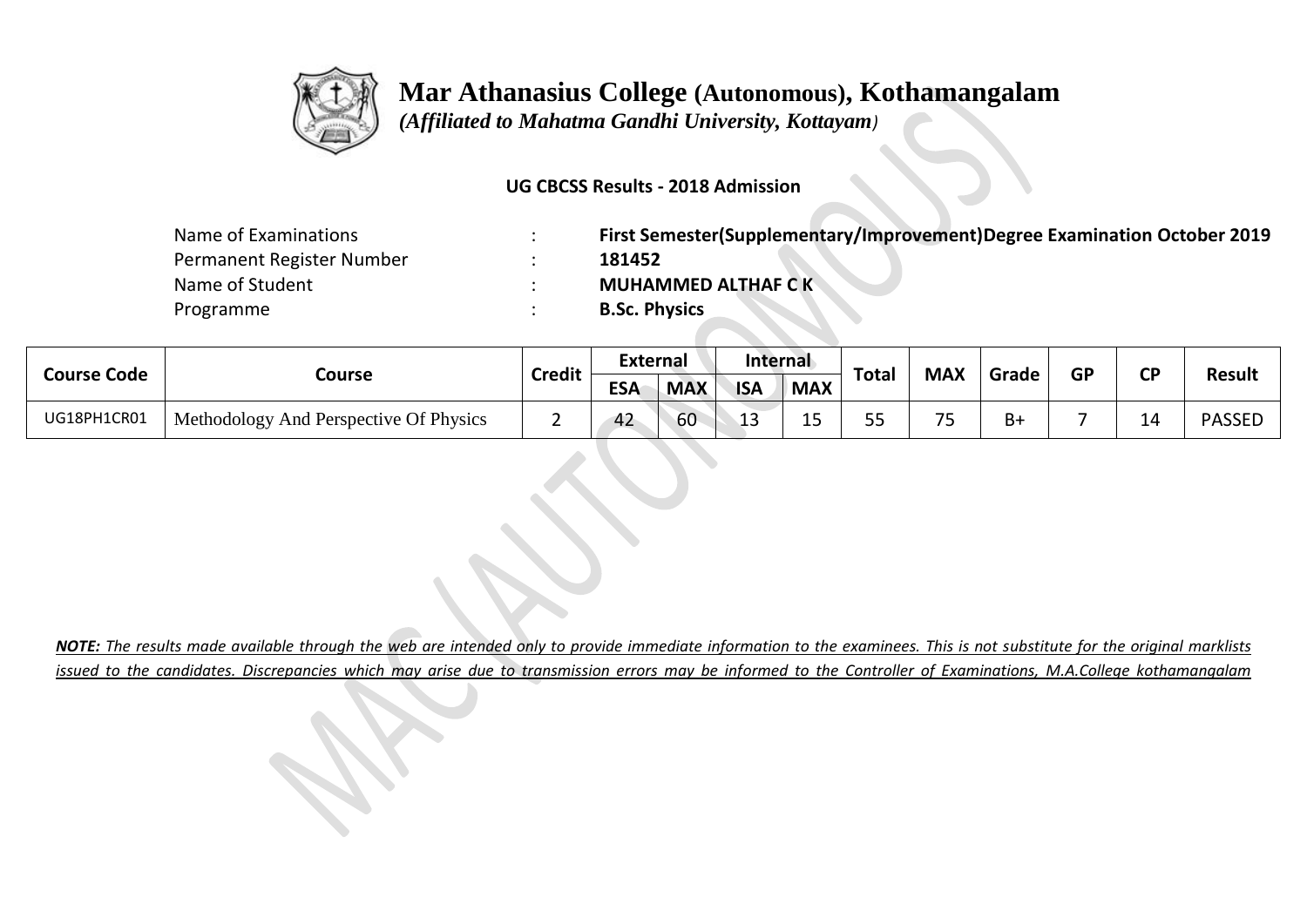

 *(Affiliated to Mahatma Gandhi University, Kottayam)*

#### **UG CBCSS Results - 2018 Admission**

| Name of Examinations      | First Semester(Supplementary/Improvement)Degree Examination October 2019 |
|---------------------------|--------------------------------------------------------------------------|
| Permanent Register Number | 181453                                                                   |
| Name of Student           | <b>NAVYA T JACOB</b>                                                     |
| Programme                 | <b>B.Sc. Physics</b>                                                     |

|                    |                                                                                 | <b>Credit</b> | External   |            | Internal   |            |              | <b>MAX</b> | Grade |           |           |               |
|--------------------|---------------------------------------------------------------------------------|---------------|------------|------------|------------|------------|--------------|------------|-------|-----------|-----------|---------------|
| <b>Course Code</b> | <b>Course</b>                                                                   |               | <b>ESA</b> | <b>MAX</b> | <b>ISA</b> | <b>MAX</b> | <b>Total</b> |            |       | <b>GP</b> | <b>CP</b> | <b>Result</b> |
| UG18EN1CC02        | Pearls From The Deep                                                            |               | 43         | 80         | 17         | 20         | 60           | 100        |       |           | 18        | <b>PASSED</b> |
| UG18PH1CR01        | Methodology And Perspective Of Physics                                          |               | $-47$      | 60         | 12         | 15         | 59           | 75         |       |           | 16        | <b>PASSED</b> |
| UG18MT1CM01        | Partial Differentiation, Matrices,<br><b>Trigonometry and Numerical Methods</b> |               | 68         | 80         | 19         | 20         | 87           | 100        | A+    |           |           | <b>PASSED</b> |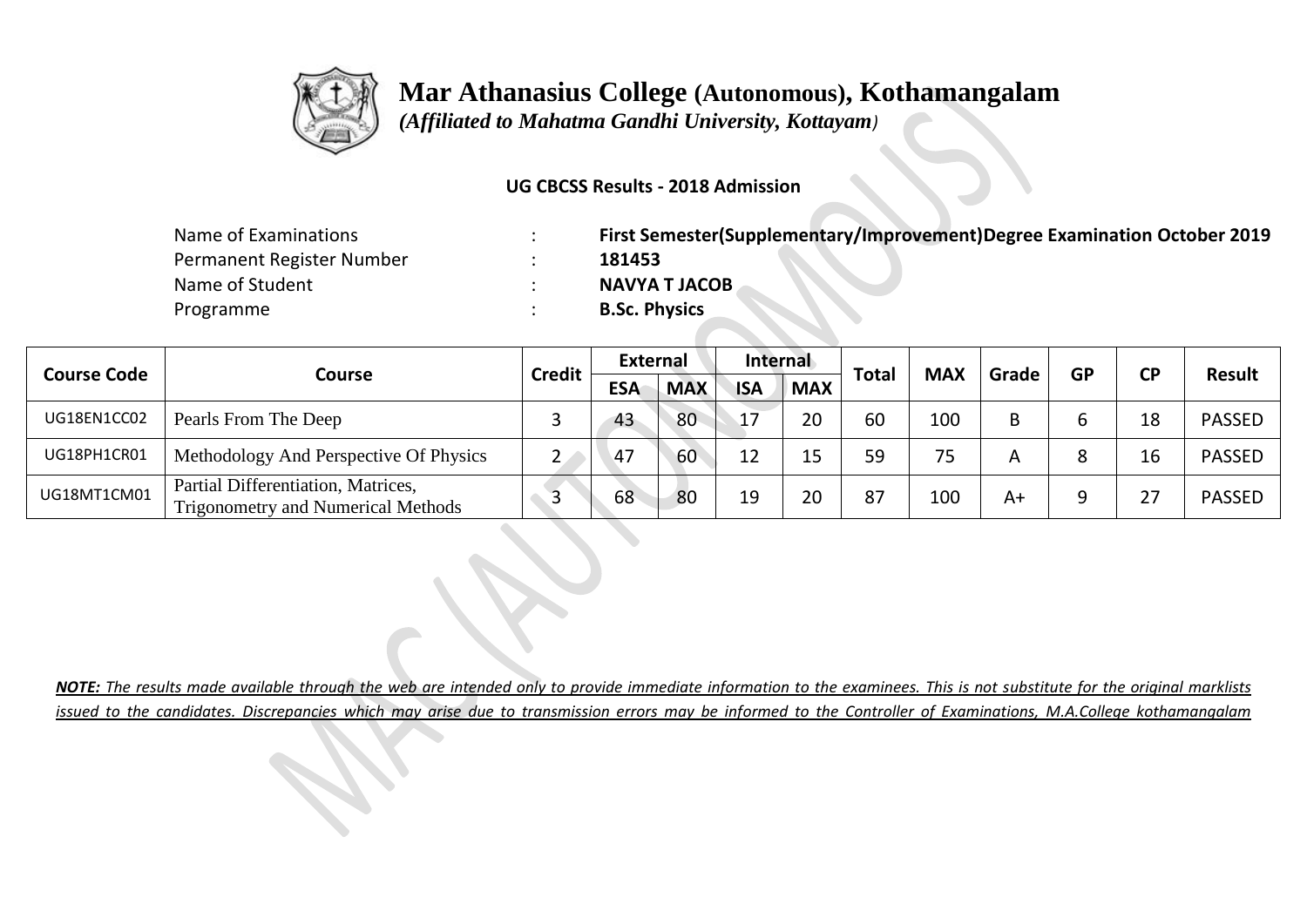

 *(Affiliated to Mahatma Gandhi University, Kottayam)*

#### **UG CBCSS Results - 2018 Admission**

| Name of Examinations      | First Semester(Supplementary/Improvement)Degree Examination October 2019 |
|---------------------------|--------------------------------------------------------------------------|
| Permanent Register Number | 181455                                                                   |
| Name of Student           | <b>ROBIN XEONA</b>                                                       |
| Programme                 | <b>B.Sc. Physics</b>                                                     |

| <b>Course Code</b> |                                        | <b>Credit</b> | <b>External</b> |            | Internal   |            | Total | <b>MAX</b>                    | Grade | <b>GP</b> | <b>CD</b> | <b>Result</b> |
|--------------------|----------------------------------------|---------------|-----------------|------------|------------|------------|-------|-------------------------------|-------|-----------|-----------|---------------|
|                    | Course                                 |               | <b>ESA</b>      | <b>MAX</b> | <b>ISA</b> | <b>MAX</b> |       |                               |       |           |           |               |
| UG18PH1CR01        | Methodology And Perspective Of Physics |               | 53              | 60         | ᅩ          | -<br>ᅩ     | 66    | $\overline{\phantom{a}}$<br>ັ | A٦    |           | 18        | <b>PASSED</b> |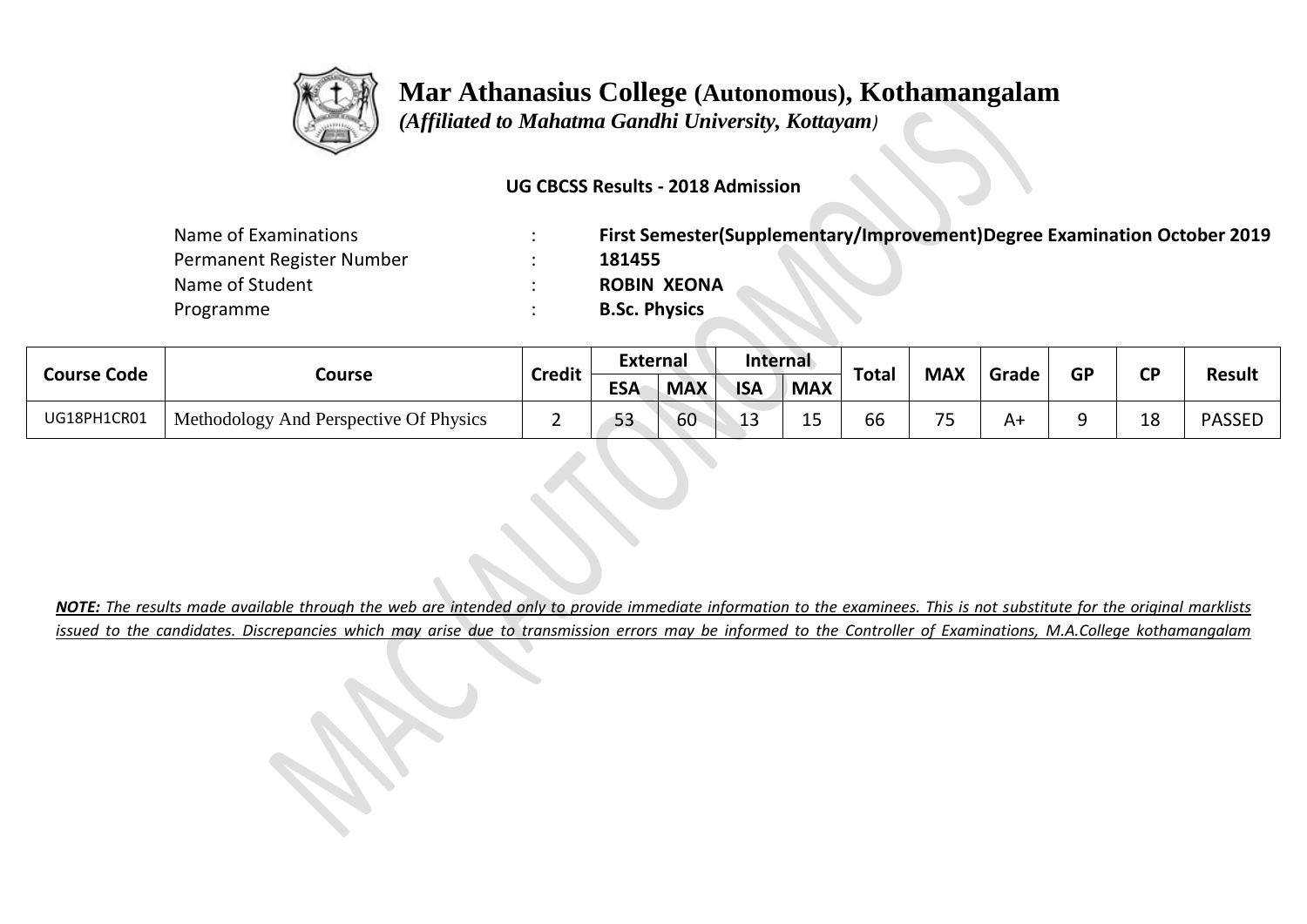

 *(Affiliated to Mahatma Gandhi University, Kottayam)*

#### **UG CBCSS Results - 2018 Admission**

| Name of Examinations      | First Semester(Supplementary/Improvement)Degree Examination October 2019 |
|---------------------------|--------------------------------------------------------------------------|
| Permanent Register Number | 181456                                                                   |
| Name of Student           | <b>RUKHIYA SHIRIL</b>                                                    |
| Programme                 | <b>B.Sc. Physics</b>                                                     |

| <b>Course Code</b> |                                        | <b>Credit</b> | <b>External</b> |            | Internal   |            |                                     | <b>MAX</b>                    | Grade | <b>GP</b> | σD | <b>Result</b> |
|--------------------|----------------------------------------|---------------|-----------------|------------|------------|------------|-------------------------------------|-------------------------------|-------|-----------|----|---------------|
|                    | Course                                 |               | <b>ESA</b>      | <b>MAX</b> | <b>ISA</b> | <b>MAX</b> | <b>Total</b>                        |                               |       |           |    |               |
| UG18PH1CR01        | Methodology And Perspective Of Physics |               | 52              | 60         |            | -<br>ᅩ     | $\overline{c}$ $\overline{c}$<br>לט | $\overline{\phantom{a}}$<br>ັ | A٦    |           | 18 | <b>PASSED</b> |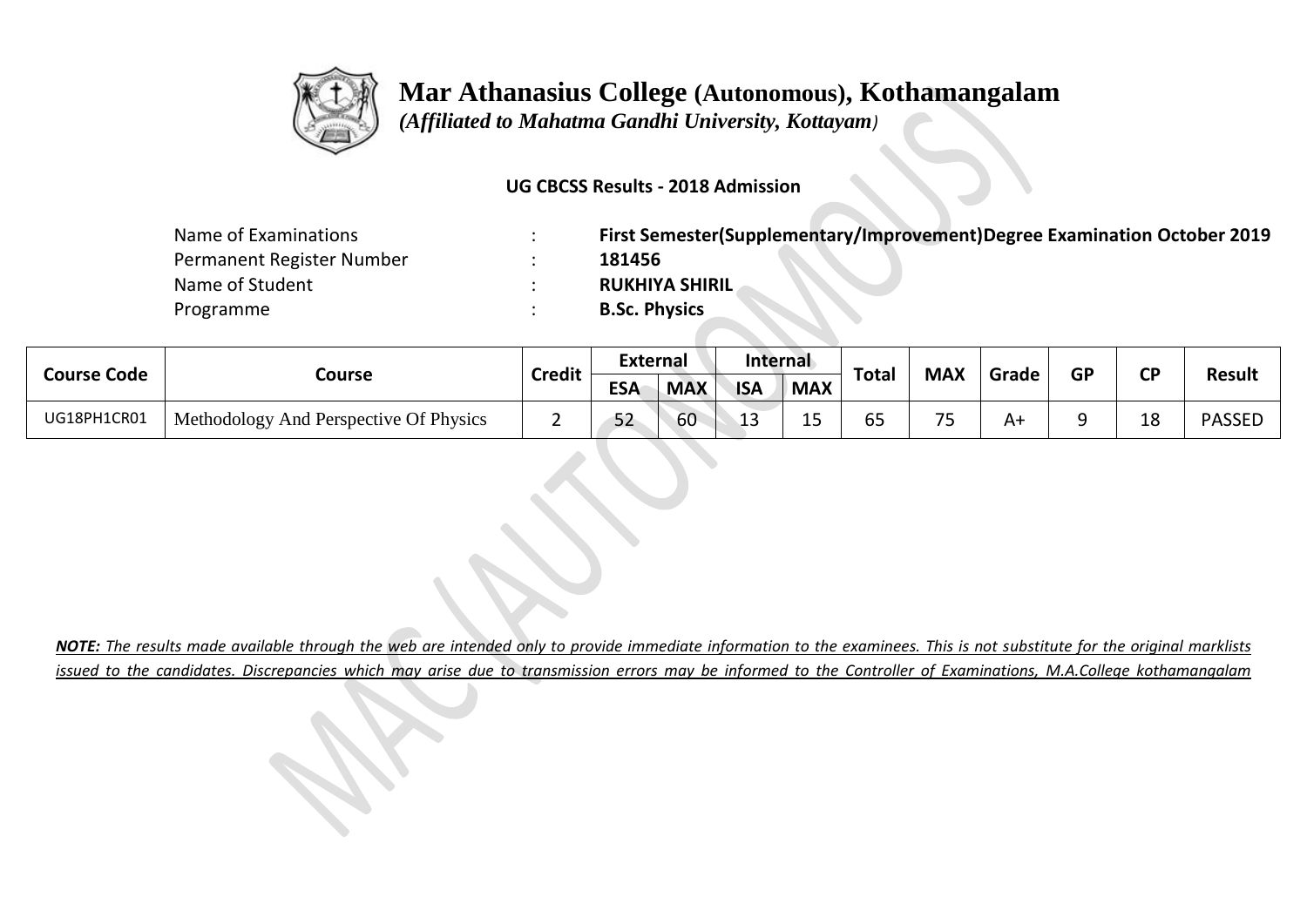

 *(Affiliated to Mahatma Gandhi University, Kottayam)*

#### **UG CBCSS Results - 2018 Admission**

| Name of Examinations      | First Semester(Supplementary/Improvement)Degree Examination October 2019 |
|---------------------------|--------------------------------------------------------------------------|
| Permanent Register Number | 181457                                                                   |
| Name of Student           | <b>SRUTHY SAJEEVKUMAR</b>                                                |
| Programme                 | <b>B.Sc. Physics</b>                                                     |

| <b>Course Code</b> |                      | <b>Credit</b> | <b>External</b> |            | Internal   |            | Total | <b>MAX</b> | Grade | <b>GP</b> | <b>CD</b> |               |
|--------------------|----------------------|---------------|-----------------|------------|------------|------------|-------|------------|-------|-----------|-----------|---------------|
|                    | Course               |               | <b>ESA</b>      | <b>MAX</b> | <b>ISA</b> | <b>MAX</b> |       |            |       |           |           | <b>Result</b> |
| UG18EN1CC02        | Pearls From The Deep |               | 50              | 80         | 19         | 20         | 69    | 100        | $B+$  |           | ີ 1       | <b>PASSED</b> |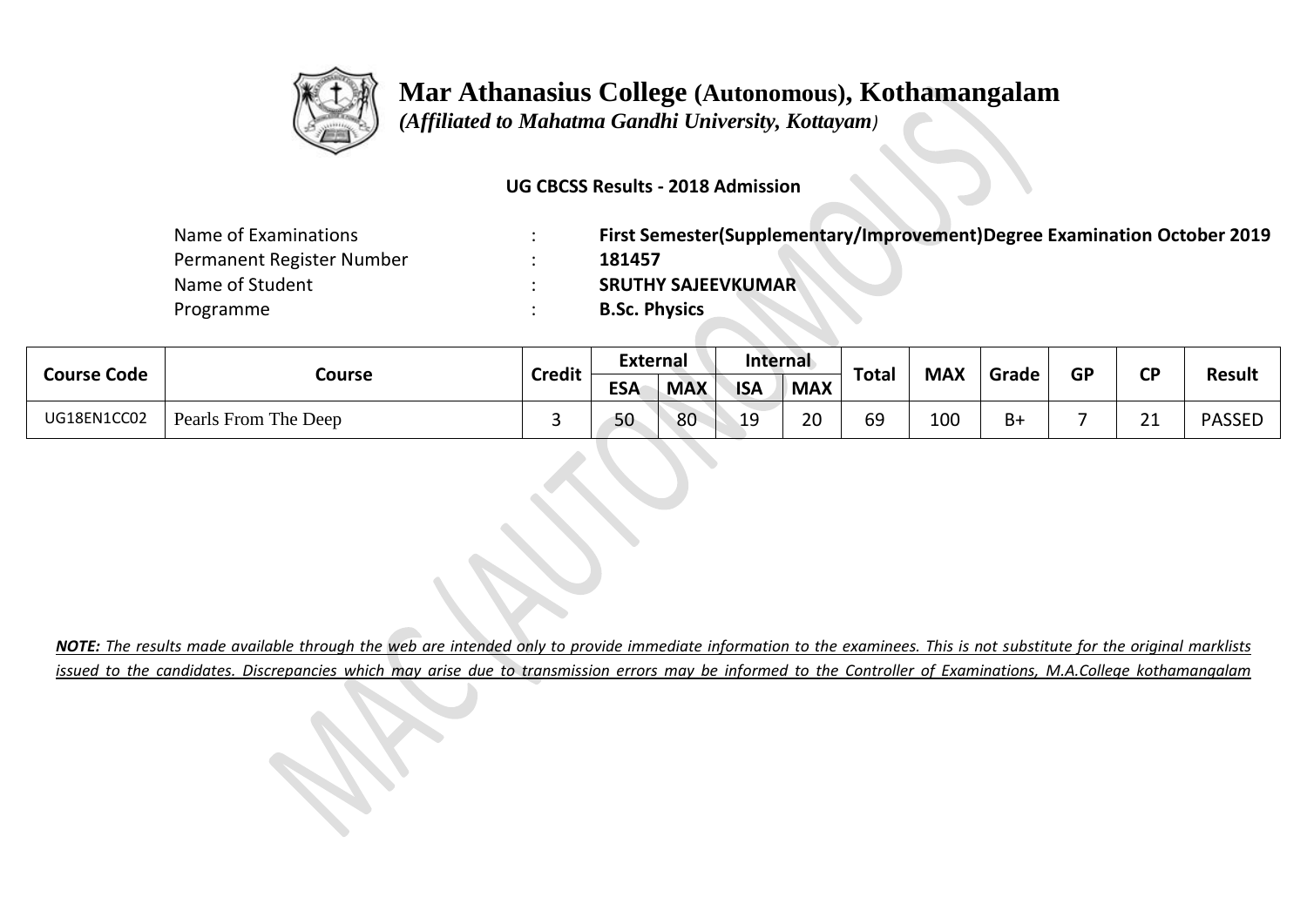

 *(Affiliated to Mahatma Gandhi University, Kottayam)*

#### **UG CBCSS Results - 2018 Admission**

| Name of Examinations      | First Semester(Supplementary/Improvement)Degree Examination October 2019 |
|---------------------------|--------------------------------------------------------------------------|
| Permanent Register Number | 181458                                                                   |
| Name of Student           | <b>ANAND KRISHNA K</b>                                                   |
| Programme                 | <b>B.Sc. Physics</b>                                                     |

| <b>Course Code</b> |                                        | <b>Credit</b> | <b>External</b> |            | Internal   |            | <b>Total</b>             | <b>MAX</b> |       | <b>GP</b> | ΓD | <b>Result</b> |
|--------------------|----------------------------------------|---------------|-----------------|------------|------------|------------|--------------------------|------------|-------|-----------|----|---------------|
|                    | Course                                 |               | <b>ESA</b>      | <b>MAX</b> | <b>ISA</b> | <b>MAX</b> |                          |            | Grade |           |    |               |
| UG18ML1CC01        | കഥാസാഹിത്യം                            |               | Ab              | 80         | 10         | 20         | $\overline{\phantom{0}}$ | 100        |       |           |    | <b>FAILED</b> |
| UG18PH1CR01        | Methodology And Perspective Of Physics | ∸             | Ab              | 60         |            | 1 E<br>ᅩ   | $\overline{\phantom{0}}$ | フロ         |       |           |    | <b>FAILED</b> |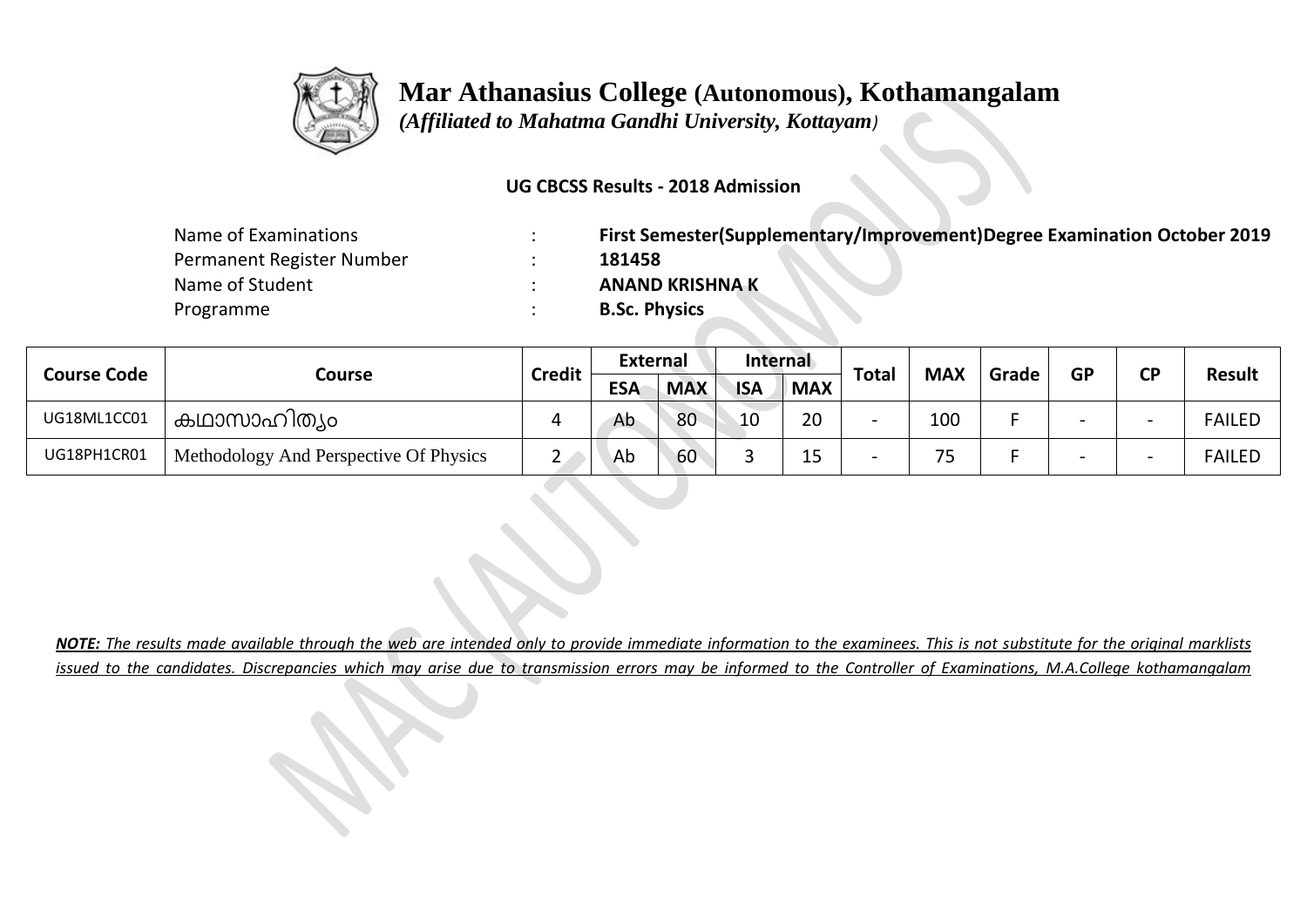

 *(Affiliated to Mahatma Gandhi University, Kottayam)*

#### **UG CBCSS Results - 2018 Admission**

| Name of Examinations      | First Semester(Supplementary/Improvement)Degree Examination October 2019 |
|---------------------------|--------------------------------------------------------------------------|
| Permanent Register Number | 181459                                                                   |
| Name of Student           | <b>ANITTA ELDHOSE</b>                                                    |
| Programme                 | <b>B.Sc. Physics</b>                                                     |

| <b>Course Code</b> |                                        | <b>Credit</b> | <b>External</b> |            | Internal   |            | <b>Total</b> | <b>MAX</b> | Grade | <b>GP</b> | ΓD                | <b>Result</b> |
|--------------------|----------------------------------------|---------------|-----------------|------------|------------|------------|--------------|------------|-------|-----------|-------------------|---------------|
|                    | Course                                 |               | <b>ESA</b>      | <b>MAX</b> | <b>ISA</b> | <b>MAX</b> |              |            |       |           |                   |               |
| UG18EN1CC02        | Pearls From The Deep                   | $\sim$        | 50              | 80         | 18         | 20         | 68           | 100        | $B+$  |           | $\mathbf{A}$<br>ᅀ | <b>PASSED</b> |
| UG18PH1CR01        | Methodology And Perspective Of Physics | <u>.</u>      | 52              | 60         | 13         | 1 E<br>ᅩ   | 65           | フロ<br>ັ    | A٩    |           | 18                | <b>PASSED</b> |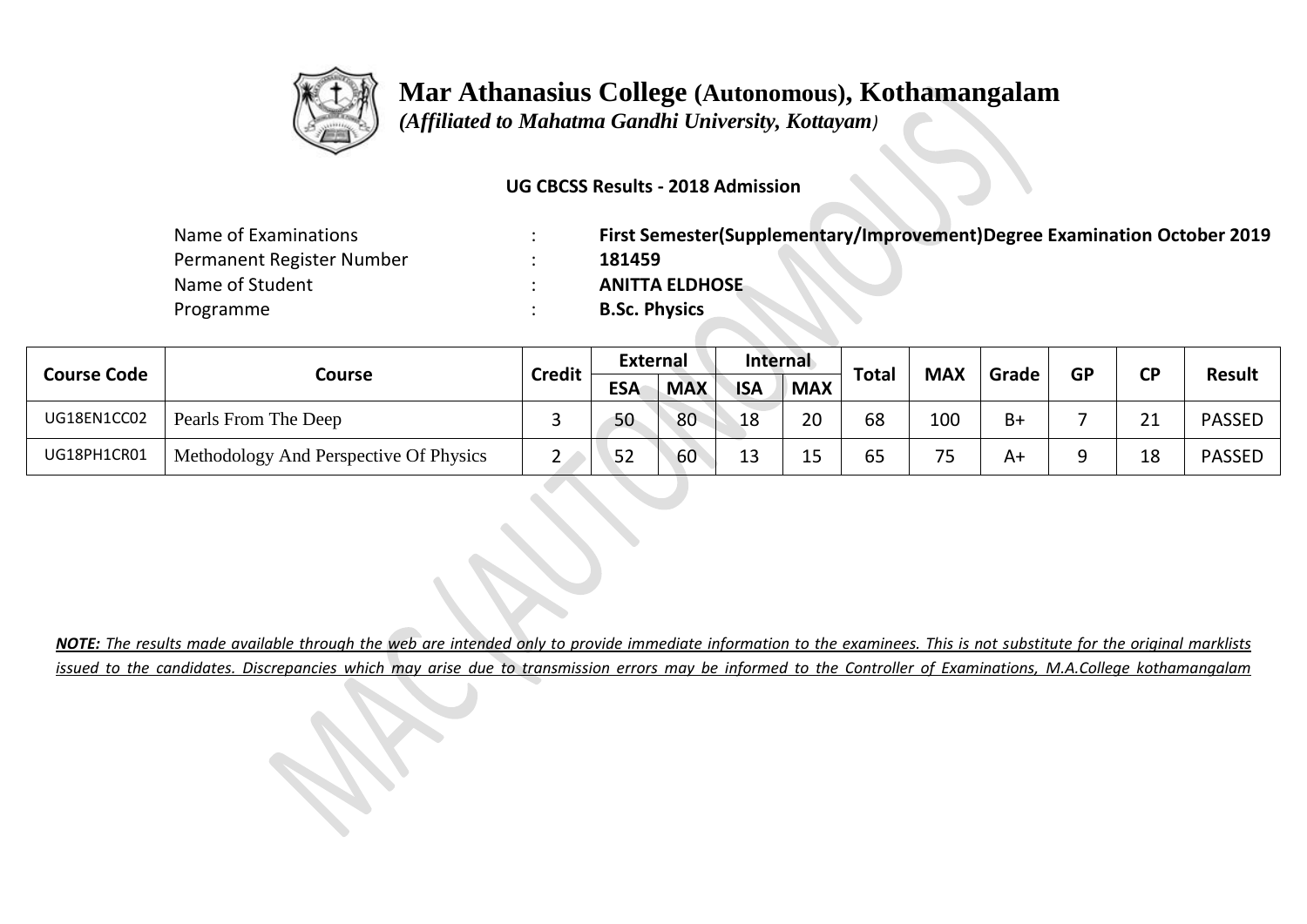

 *(Affiliated to Mahatma Gandhi University, Kottayam)*

#### **UG CBCSS Results - 2018 Admission**

| Name of Examinations      | First Semester(Supplementary/Improvement)Degree Examination October 2019 |
|---------------------------|--------------------------------------------------------------------------|
| Permanent Register Number | 181460                                                                   |
| Name of Student           | <b>ANNAMOL SABU</b>                                                      |
| Programme                 | <b>B.Sc. Physics</b>                                                     |

| <b>Course Code</b> | Course               | <b>Credit</b> | External   |            | Internal   |            | <b>Total</b> | <b>MAX</b> | Grade | <b>GP</b> | σD | <b>Result</b> |
|--------------------|----------------------|---------------|------------|------------|------------|------------|--------------|------------|-------|-----------|----|---------------|
|                    |                      |               | <b>ESA</b> | <b>MAX</b> | <b>ISA</b> | <b>MAX</b> |              |            |       |           |    |               |
| UG18EN1CC02        | Pearls From The Deep |               | 57         | 80         | 19         | ാറ<br>∠∪   | 76           | 100        |       |           | 24 | <b>PASSED</b> |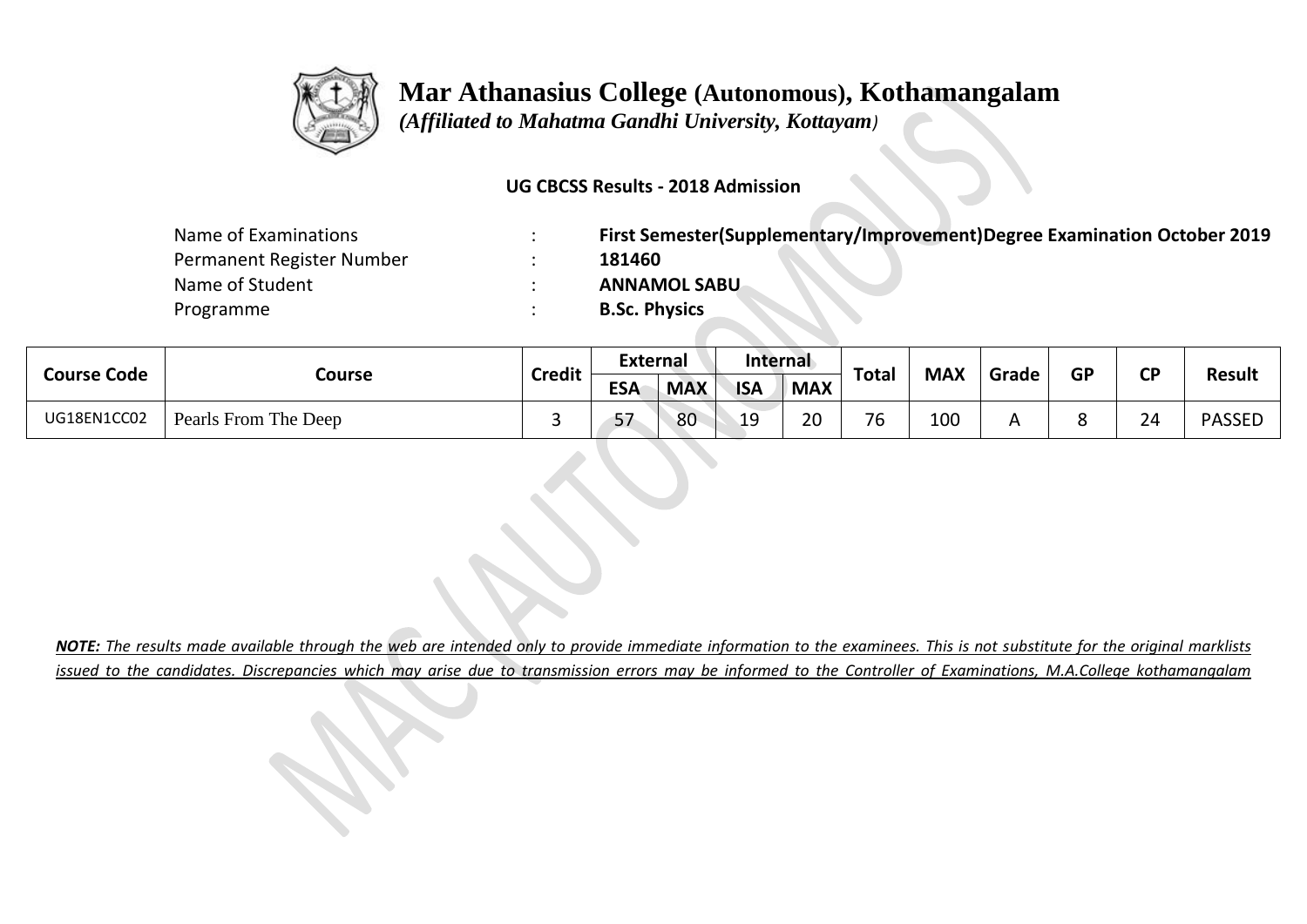

 *(Affiliated to Mahatma Gandhi University, Kottayam)*

#### **UG CBCSS Results - 2018 Admission**

| Name of Examinations      | First Semester(Supplementary/Improvement)Degree Examination October 2019 |
|---------------------------|--------------------------------------------------------------------------|
| Permanent Register Number | 181461                                                                   |
| Name of Student           | <b>ANUMOL K S</b>                                                        |
| Programme                 | <b>B.Sc. Physics</b>                                                     |

| <b>Course Code</b> |                                        | <b>Credit</b> | <b>External</b> |            | Internal   |                     | <b>Total</b> | <b>MAX</b> |       | <b>GP</b> | ΓD         | <b>Result</b> |
|--------------------|----------------------------------------|---------------|-----------------|------------|------------|---------------------|--------------|------------|-------|-----------|------------|---------------|
|                    | Course                                 |               | <b>ESA</b>      | <b>MAX</b> | <b>ISA</b> | <b>MAX</b>          |              |            | Grade |           |            |               |
| UG18EN1CC02        | Pearls From The Deep                   |               | 51              | 80         | 19         | 20                  | 70           | 100        | B+    |           | <b>O</b> 1 | <b>PASSED</b> |
| UG18PH1CR01        | Methodology And Perspective Of Physics | <u>_</u>      | -46             | 60         | 14         | 1 <sup>5</sup><br>ᅩ | 60           | フロ<br>ر .  |       |           |            | <b>PASSED</b> |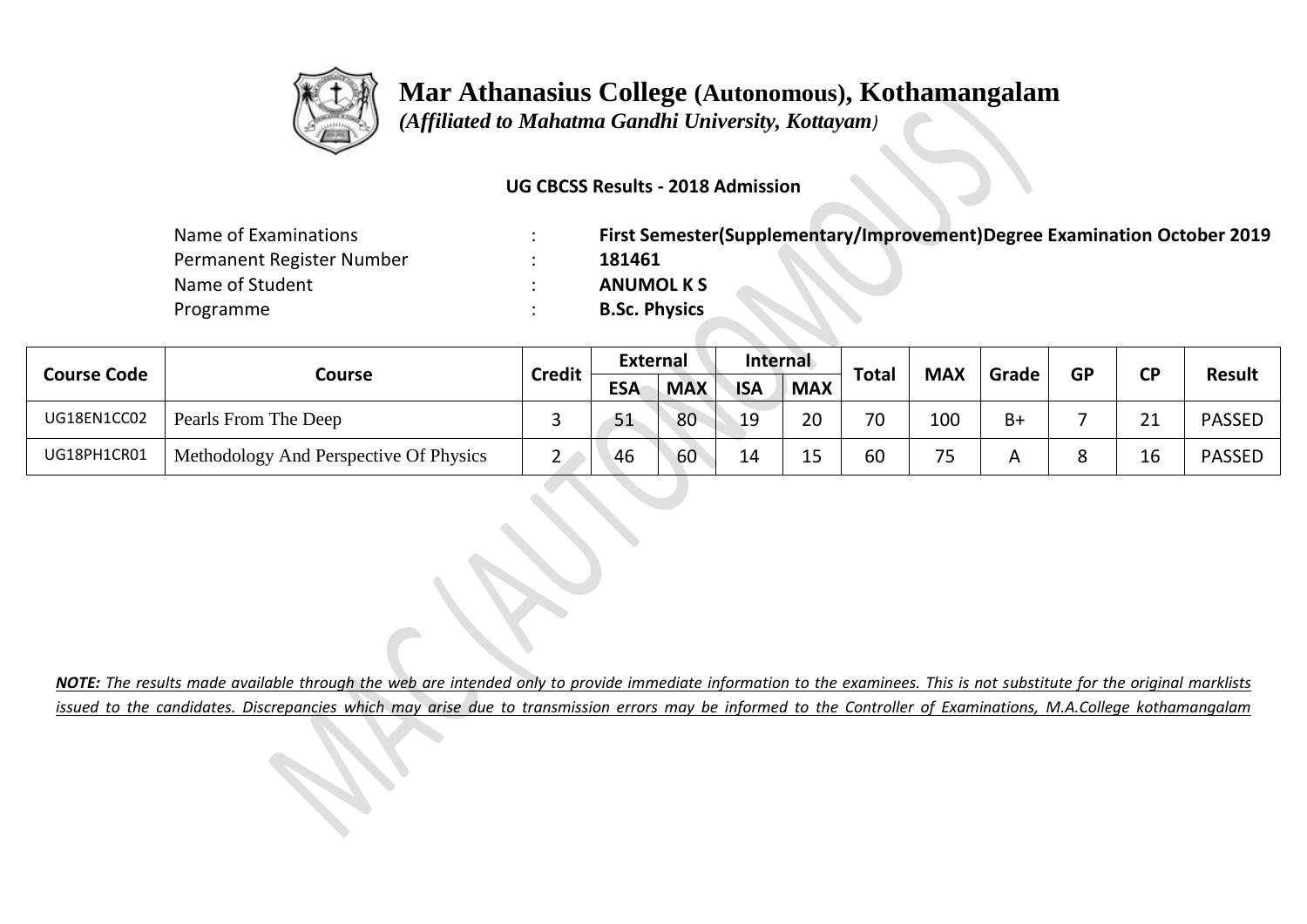

 *(Affiliated to Mahatma Gandhi University, Kottayam)*

#### **UG CBCSS Results - 2018 Admission**

| Name of Examinations      | First Semester(Supplementary/Improvement)Degree Examination October 2019 |
|---------------------------|--------------------------------------------------------------------------|
| Permanent Register Number | 181463                                                                   |
| Name of Student           | <b>FRANCISCO SHAJU</b>                                                   |
| Programme                 | <b>B.Sc. Physics</b>                                                     |

| <b>Course Code</b> |                                        | <b>Credit</b> | External   |            | Internal   |            |           | <b>MAX</b> | Grade | <b>GP</b> | σD |               |
|--------------------|----------------------------------------|---------------|------------|------------|------------|------------|-----------|------------|-------|-----------|----|---------------|
|                    | Course                                 |               | <b>ESA</b> | <b>MAX</b> | <b>ISA</b> | <b>MAX</b> | Total     |            |       |           |    | <b>Result</b> |
| UG18PH1CR01        | Methodology And Perspective Of Physics |               | 45         | 60         | 10         | --         | r r<br>-- | $\neg r$   | B+    |           | -- | <b>PASSED</b> |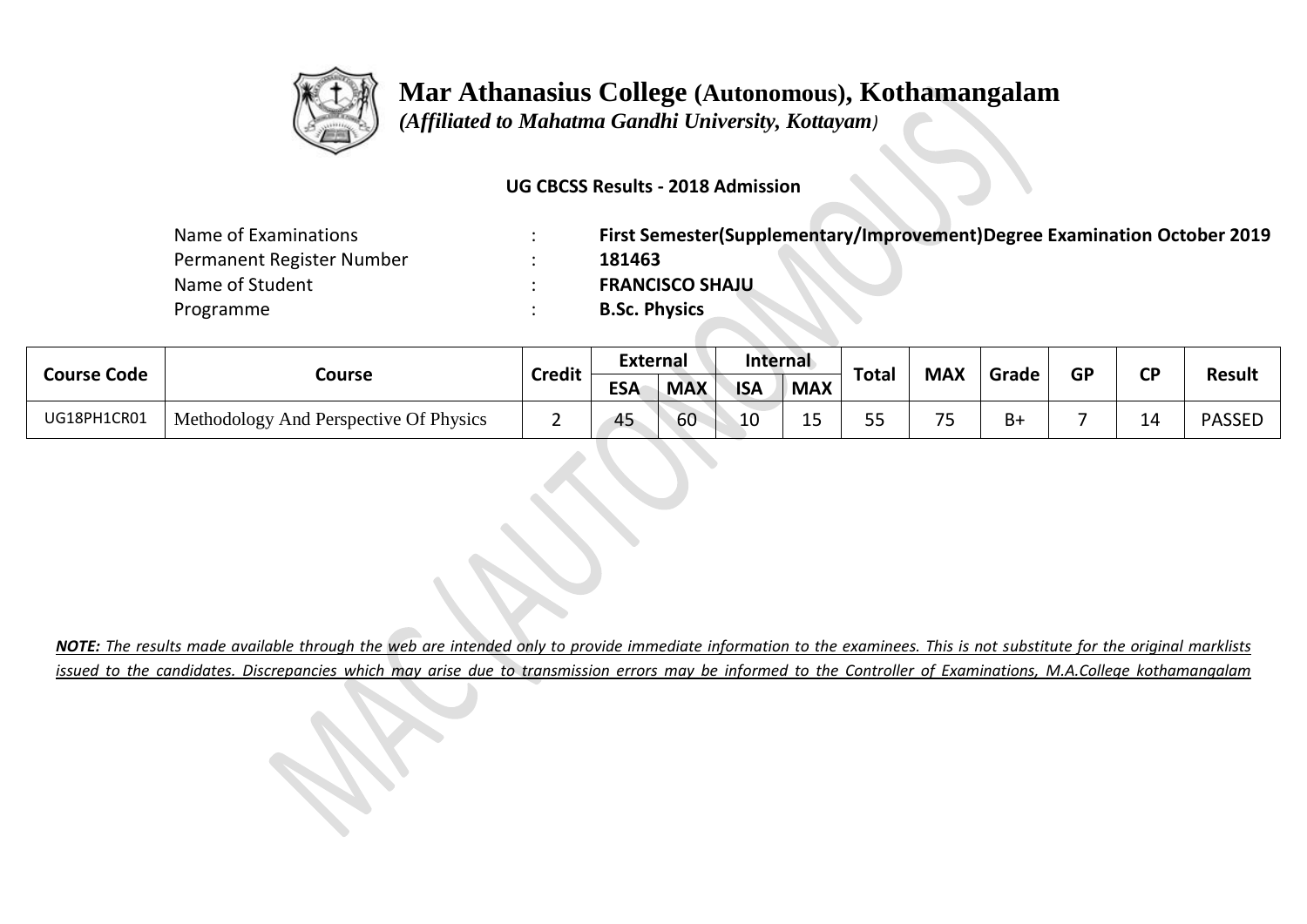

 *(Affiliated to Mahatma Gandhi University, Kottayam)*

#### **UG CBCSS Results - 2018 Admission**

| Name of Examinations      | First Semester(Supplementary/Improvement)Degree Examination October 2019 |
|---------------------------|--------------------------------------------------------------------------|
| Permanent Register Number | 181464                                                                   |
| Name of Student           | <b>HARIKRISHNAN A K</b>                                                  |
| Programme                 | <b>B.Sc. Physics</b>                                                     |

|                    |                                            | <b>Credit</b> | <b>External</b> |            | Internal        |            |                          | <b>MAX</b> | Grade | <b>GP</b> | <b>CD</b> | <b>Result</b> |
|--------------------|--------------------------------------------|---------------|-----------------|------------|-----------------|------------|--------------------------|------------|-------|-----------|-----------|---------------|
| <b>Course Code</b> | Course                                     |               | <b>ESA</b>      | <b>MAX</b> | <b>ISA</b>      | <b>MAX</b> | <b>Total</b>             |            |       |           |           |               |
| UG18EN1CC02        | Pearls From The Deep                       |               | 12              | 80         | $\overline{11}$ | 20         | $\overline{\phantom{0}}$ | 100        |       |           |           | <b>FAILED</b> |
| UG18PH1CR01        | Methodology And Perspective Of Physics     |               | 19              | 60         |                 | 15         | 28                       | 75         |       |           |           | <b>PASSED</b> |
| UG18CH1CM01        | Basic Theoretical And Analytical Chemistry | ▃             | ت               | 60         |                 | 15         | $\overline{\phantom{0}}$ | 75         |       |           |           | <b>FAILED</b> |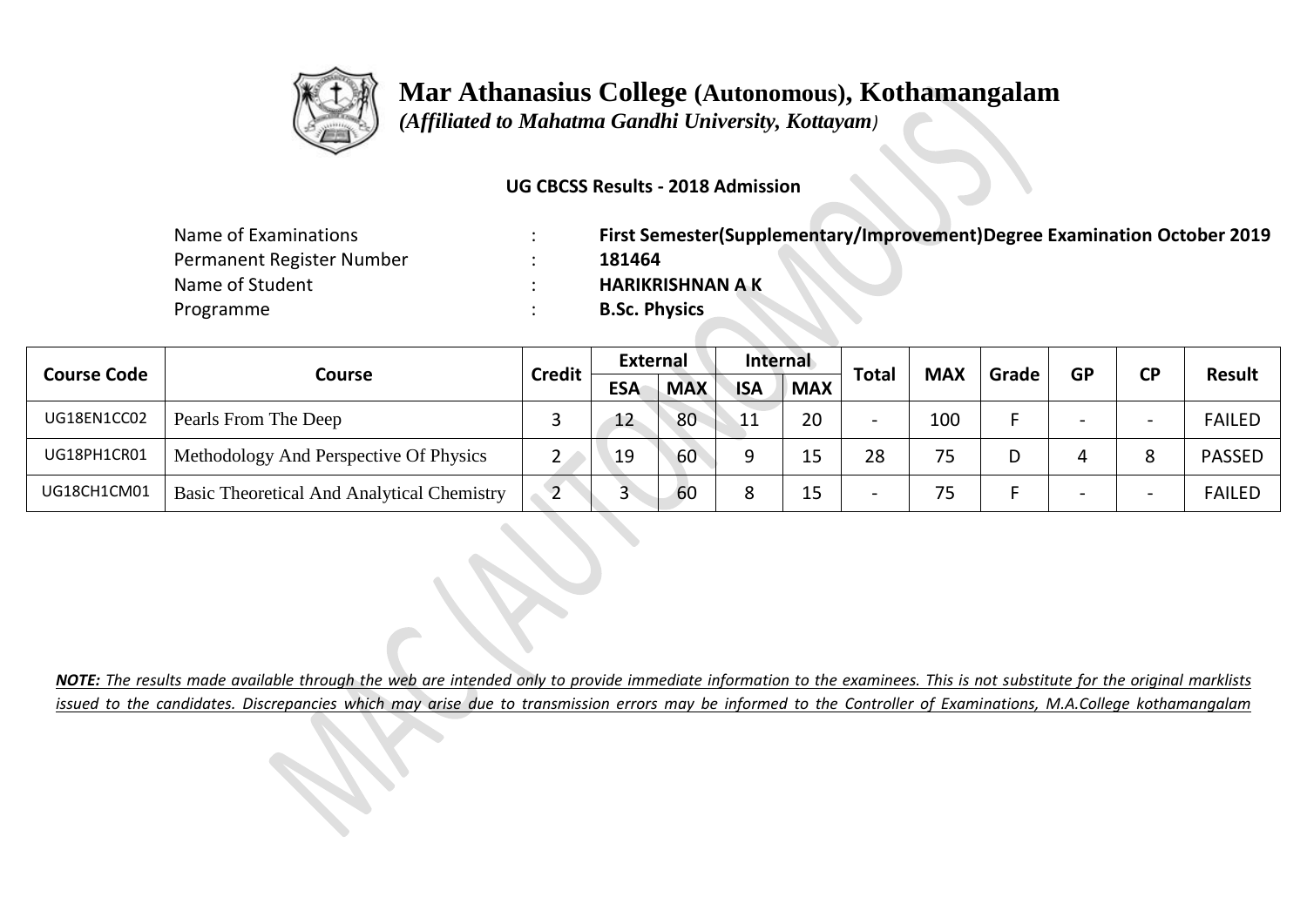

 *(Affiliated to Mahatma Gandhi University, Kottayam)*

#### **UG CBCSS Results - 2018 Admission**

| Name of Examinations      | First Semester(Supplementary/Improvement)Degree Examination October 2019 |
|---------------------------|--------------------------------------------------------------------------|
| Permanent Register Number | 181466                                                                   |
| Name of Student           | <b>NIKHIL RAJ</b>                                                        |
| Programme                 | <b>B.Sc. Physics</b>                                                     |

|                    |                                                                                 | <b>Credit</b> | External   |            | Internal   |            |              |            |       |           | <b>CP</b> | <b>Result</b> |
|--------------------|---------------------------------------------------------------------------------|---------------|------------|------------|------------|------------|--------------|------------|-------|-----------|-----------|---------------|
| <b>Course Code</b> | <b>Course</b>                                                                   |               | <b>ESA</b> | <b>MAX</b> | <b>ISA</b> | <b>MAX</b> | <b>Total</b> | <b>MAX</b> | Grade | <b>GP</b> |           |               |
| UG18EN1CC02        | Pearls From The Deep                                                            |               | 30         | 80         | 12         | 20         | 42           | 100        |       |           | 12        | <b>PASSED</b> |
| UG18PH1CR01        | Methodology And Perspective Of Physics                                          | 2             | 19         | 60         | $\circ$    | 15         | 27           | 75         |       |           |           | <b>PASSED</b> |
| UG18CH1CM01        | Basic Theoretical And Analytical Chemistry                                      |               | 24         | 60         | 8          | 15         | 32           | 75         |       |           |           | <b>PASSED</b> |
| UG18MT1CM01        | Partial Differentiation, Matrices,<br><b>Trigonometry and Numerical Methods</b> |               | 34         | 80         | 12         | 20         | 46           | 100        |       |           | 15        | <b>PASSED</b> |